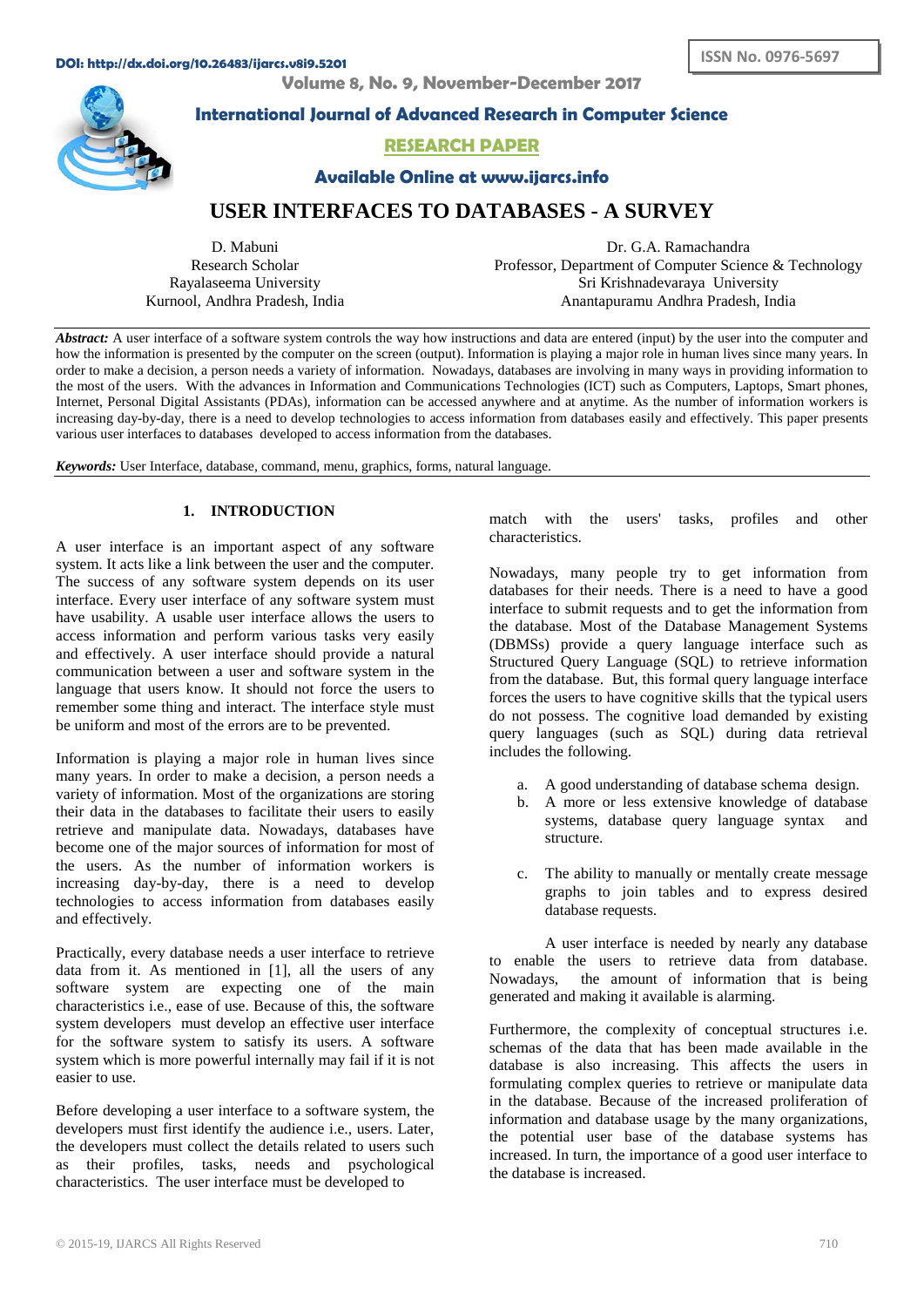Many alternative interfaces to databases were developed to access information from database such as Command-based interfaces, Form-based interfaces, menu-based interfaces, graphical interfaces and natural language interfaces and so on. Each of these interfaces has its own advantages and disadvantages. Users need an interface to database that enables them to retrieve a variety of information they need from the database in a more natural way.

## **2. USER INTERFACES TO DATABASES**

A user interface to a database should allow the user to retrieve any desired information from the database. Many alternative Interfaces to databases were developed to access information from database. A thorough literature review has been conducted through the research papers published and available in the Internet and the following types of user interfaces to databases were identified.

- i) Command-based interfaces
- ii) Form-based interfaces
- iii) Menu-based interfaces
- iv) Graphics-based interfaces
- v) Natural language interfaces

 It has been observed that each of the above interfaces has some advantages and disadvantages. The information about each of the user interfaces to databases mentioned above is presented in the following sections.

#### **3. COMMAND-BASED INTERFACES**

As mentioned in [2], Command-based interfaces are interfaces where users specify their request for information by entering textual commands. For example, the user enters the following command to retrieve employee name of the employee whose employee number is 1912.

> select ename from employee where  $eno = 1912$ ;

Command languages such as SQL (Structured Query Language) are used to formulate commands. Command-based interfaces are standard interfaces to retrieve and manipulate data in the database. Almost all Database Management Systems (DBMSs) provide command-based interface to the users to retrieve and manipulate data in the database.

A command-based interface of a DBMS allows the users to enter commands to retrieve information from the database. To formulate commands correctly, the users need to learn and remember the syntax rules of the command language. In addition to syntax rules, every user should have knowledge about the database structure such as tables, attributes, data types, Primary keys and Foreign keys and so on to formulate a query or command. Because of this, the command-based interface is not suitable for novice users. However, after a user mastered the command language, the command-based interface allows the user to express complicated actions to be performed quickly and accurately.

The following are the advantages and disadvantages of command-based interfaces to Databases.

#### **Advantages :-**

- More suitable to expert users
- Flexibility in formulating queries to retrieve almost any information from the database
- Supports to perform Compound operations by specifying a set of commands in a file.

#### **Disadvantages :-**

- Mastering a command language requires substantial training and memorization.
- There is a need for the users to know the details about the database such as tables and their relationships.
- The help facilities provided to the users at the command-based interfaces to databases is poor.

#### **4. FORM-BASED INTERFACES**

As mentioned in [2], a Form-based interface, as its name<br>implies provides a number of forms to the users to fill. implies, provides a number of forms to the users Each form on the screen looks like a paper form. Because of this, the users feel that this way of interaction is already familiar to them. Each form has captions i.e., labels and fields. The labels in the form describe the data that is to be entered or to be displayed.

As mentioned in [3], form-based interfaces use forms containing labels and fields to collect and display data. In this type of user interface, the user enters data in some fields which he/she knows, the software system retrieves the related data from the database, if it is available in the database, and displays them in some other fields. Otherwise, it displays a suitable error message.

Form-based interfaces to databases are also have some advantages and disadvantages as mentioned below.

### **Advantages :-**

- The users can specify requests for information from the database easily by selecting or entering values in some fields.
- The need of special training and remembering of things are not required.
- Learning the syntax of any command language is not needed.
- Users need not know the details of the database structure.
- As the interaction with the form-based interfaces is like filling the paper forms, users feel friendliness in the interaction.

### **Disadvantages :-**

- Each Form in the Form-based interface consumes more screen space.
- Many forms are to be developed by the system administrator for different types of requests for information from the database.
- Form-based interfaces are convenient to use only in those computing devices which have large screen.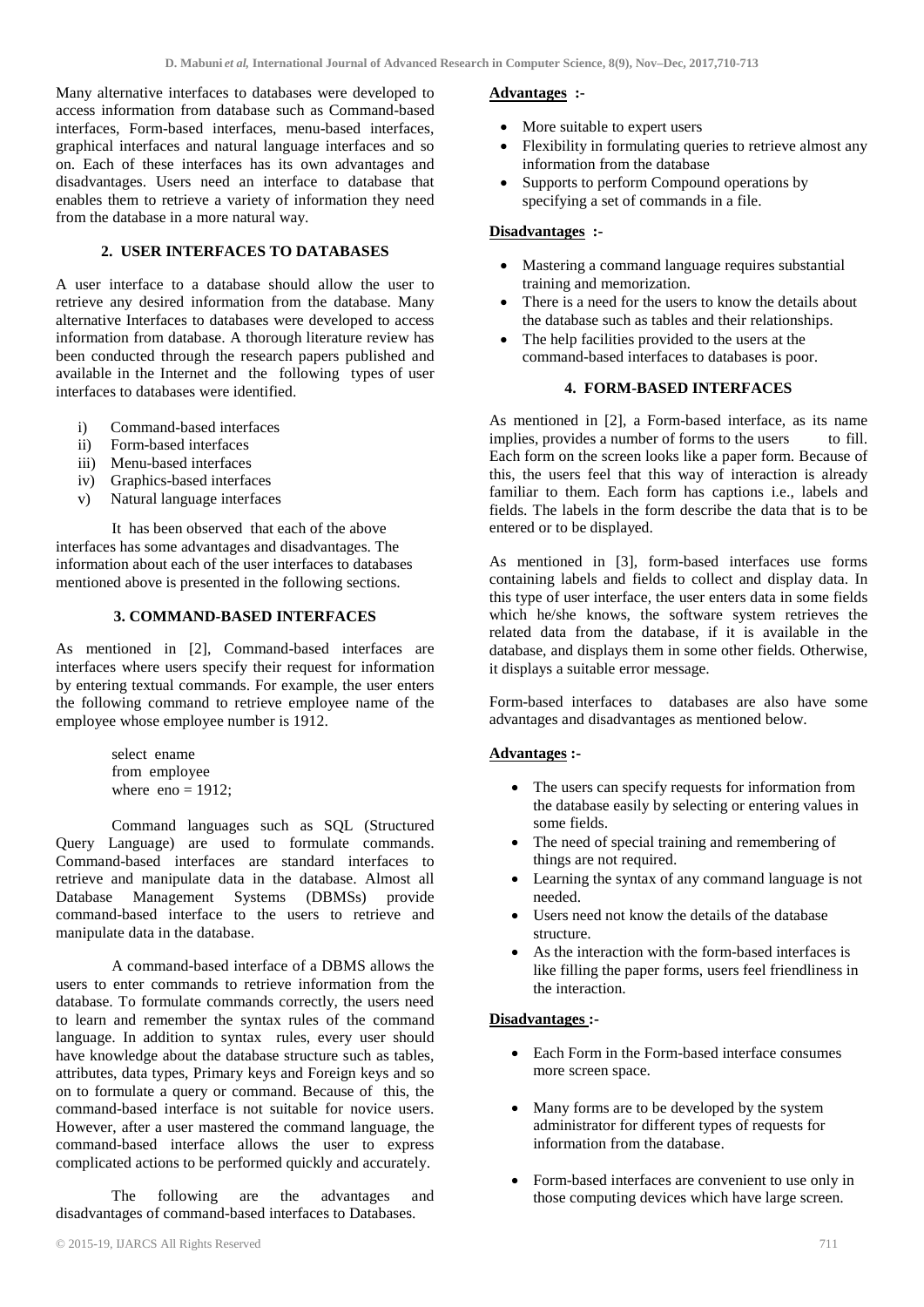#### **5. MENU-BASED INTERFACES**

As mentioned in [2], a menu specifies various options from which users can select some options to perform some tasks. In this type of interface, a user specifies his/her request by selecting some options in the menus.

In Menu-based interfaces, all choices are presented to the user on the screen in the form of menus. As all the choices are visible to the user, he/she need not memorize the commands. In case of Menu-based interface to Database, all the words and phrases that are required to formulate natural language query are presented on the screen in the form of menus. As mentioned in [4], the user in this type of Interface will not type directly his/her questions. Instead, the user chooses the words and phrases from the menus to formulate natural language query. As mentioned in [4], in menu-based interface, continuously the menus are made visible on the screen to the users.

The following are the Advantages and Disadvantages of Menu-based interfaces to Database.

### **Advantages :-**

- The menu-based interface guarantees that the natural language query formulated by the user is free from spelling errors.
- In the menu-based interface, many menus are developed to provide different phrases and words. The user formulates the natural language query by choosing some phrases and words using these menus by making use of simple pointing device and thus reduces keystrokes.
- Learning a special command language is not necessary.
- Knowledge of database details such as tables is not required.
- No training and memorization required for the users to use the menu-based interface to database.
- This interface allows the users to input valid questions and thus prevents many errors.

### **Disadvantages :-**

- In applications requiring long questions, many words and phrases from many menus are to be selected to formulate the natural language query. This may be tedious.
- As the menus display many options to the user, more amount of screen area is required.
- Experienced users may feel slow if several words and phrases are to be selected from various menus.
- Rapid display rate is required to display menus quickly.

# **6. GRAPHICS-BASED INTERFACES**

A Graphics-based interface allows the users to perform Direct Manipulation on the displayed objects by following the principles given below.

- Objects of Interest are represented visually and continuously.
- Physical procedures such as dragging, clicking are used to position a cursor or to manipulate an object. Users do not need to learn command languages to perform operations on the objects.
- The effect of the actions on the displayed objects is immediately visible.

In other words, the Graphics-based interface supports the representation of the world visually on the screen and permits the users to operate directly the real displayed objects.

In Graphics-based interface to a database, the user creates a query to retrieve information from the database. The user has to perform the following tasks to formulate a query.

- 1. Select the table(s) from the database from which the user wants to retrieve information.
- 2. Join the tables if required by dragging a field from one table to a field on another table. Some DBMSs such as MS-ACCESS displays a line between the two fields to show that a join has been created.
- 3. Select the fields/attributes whose values are to be displayed.
- 4. Specify the criteria/condition if required for the attributes
- 5. Save the query and run it to see the information retrieved from the database.

Some DBMSs such as Microsoft Access and Oracle provide graphics-based interface to Database.

Graphics-based interfaces also have the advantages and disadvantages that are given below.

### **Advantages :-**

- The user can directly specify the request for information from the database by manipulating (e.g. selecting, dragging etc.) the different displayed graphic objects on the screen.
- This interface provides a very natural method for interaction.
- As all the task concepts are visually presented, it is very easy for the users to learn and retain.
- Errors can be minimized.
- As no special commands are used to manipulate objects, the learning of the syntax of any command language is not needed.

### **Disadvantages :-**

- The user should have some knowledge about database concepts such as database, tables, attributes, joining using common attributes etc.
- It is difficult for the Interface designers to develop suitable graphical representations for the concepts.
- Incorrect graphics representations may mislead the users.
- Graphic representations may consume more screen space.